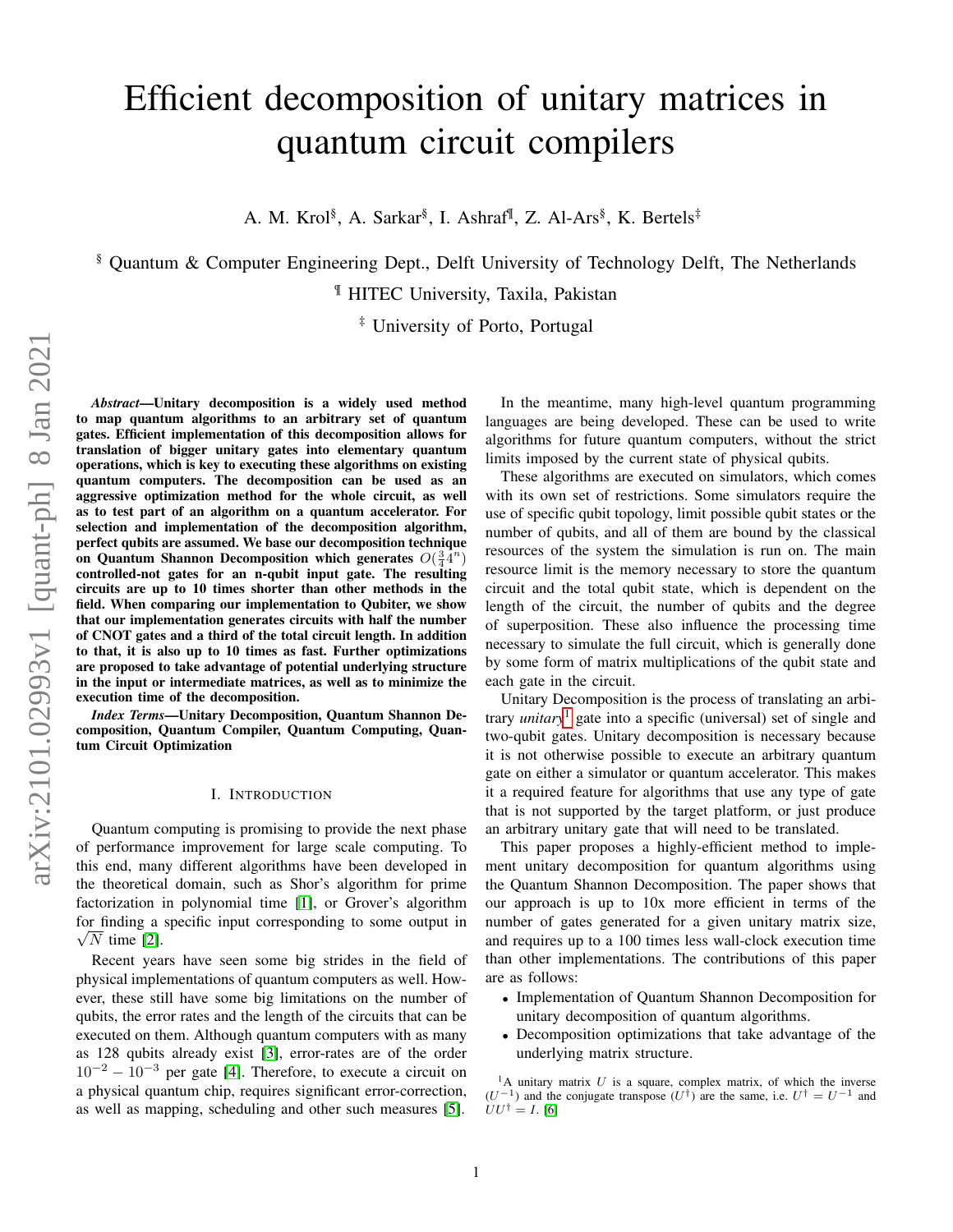- Integration and evaluation of our method in the OpenQL quantum programming framework.
- Optimizing the implementation of quantum genome analysis use-case using our method

This paper is structured as follows. In Section [II,](#page-1-0) applications for unitary decomposition are discussed. Then, in Section [III,](#page-1-1) some background is given on qubits, gate-based computation and the special qubit gates that will be used. The specific decomposition method for multi-controlled gates is given in Section [IV.](#page-3-0) In Section [V](#page-3-1) several decomposition algorithms are compared based on their resulting CNOT-count. The implementation of the selected algorithm, Quantum Shannon Decomposition, is outlined in Section [VI.](#page-7-0) Optimizations to this implementation can be found in Section [VII.](#page-8-0) Experimental results are shown in Section [VIII,](#page-8-1) and compared to other implementations in Section [IX.](#page-9-0) Finally the conclusion and future work can be found in Section [X.](#page-10-0)

## <span id="page-1-0"></span>II. MOTIVATION FOR UNITARY DECOMPOSITION

Unitary decomposition is useful in several contexts. The first is the broad class of algorithms that generate arbitrary unitary gates that need to be translated into a quantum circuit. But also to enable more modular design of quantum algorithms or as an aggressive optimization method.

We will use two quantum algorithms that we have developed in the context of genome sequencing as an example of a possible application for unitary decomposition. With genome sequencing, a genome sequence is first read as many short pieces, which then need to be combined to get the full DNA sequence. This is currently done using many different algorithms, which are executed using (classical) high performance computing systems [\[7\]](#page-11-6).

For genome sequencing using quantum accelerators, the DNA sequences can be stored in superposition. The two algorithms that will be discussed both use a unitary matrix in the process of finding the position of a short read (sequence of a small piece of DNA) on a reference genome. That matrix needs to be decomposed before the algorithm can be run on a quantum accelerator or simulator [\[8\]](#page-11-7).

The first quantum genome sequencing algorithm we will use is Quantum indexed Bidirectional Associative Memory (QiBAM) [\[8\]](#page-11-7) (Eq. [\(1\)](#page-1-2)), which uses a unitary oracle assembled from a binomial distribution (Eq. [\(2\)](#page-1-3)). Here,  $\gamma$  is a factor which influences the width of the distribution,  $h(p, x)$  is the Hamming distance between the query pattern  $(p)$  and all memory states  $(x)$ , and  $d$  is the number of qubits required to store the memory states.  $d$  is also the size of the vector and resulting matrix.

$$
U(2d) = I(2n) - 2 |b_p\rangle \langle b_p|
$$
 (1)

$$
|b_p^x\rangle = \sqrt{\gamma^{h(p,x)}(1-\gamma)^{d-h(p,x)}}
$$
 (2)

The second genome sequencing algorithm is Quantum Associative Memory (QAM). This uses a Hadamard-like transformation to store the patterns, assembled using Eq. [\(3\)](#page-1-4) [\[9\]](#page-11-8).

<span id="page-1-4"></span>
$$
\hat{S}^{S_p p} = C R_y (2\sin^{-1}(-1/\sqrt{p})) = \begin{bmatrix} 1 & 0 & 0 & 0 \\ 0 & 1 & 0 & 0 \\ 0 & 0 & \sqrt{\frac{p-1}{p}} & \frac{-s}{\sqrt{p}} \\ 0 & 0 & \frac{s}{\sqrt{p}} & \sqrt{\frac{p-1}{p}} \end{bmatrix}
$$
(3)

In order to apply either gate from these two algorithms to qubits, they need to be translated into some combination of (elementary) quantum gates that can be executed on a quantum accelerator. And the same goes for other such algorithms.

Besides that, unitary decomposition also facilitates shortcuts in the design of new algorithms. With unitary decomposition, a developer can keep part of an algorithm as a unitary gate/matrix while working on some other part and test this. Otherwise, the algorithm can only be executed in full when all of it is made out of known quantum gates. Unitary decomposition allows the full algorithm to be tested and checked much earlier in the development process on the target quantum chip or simulator.

Furthermore, unitary decomposition can be used as an aggressive optimization method, because the maximum number of gates resulting from a decomposition can be calculated easily beforehand. The maximum length of the circuit resulting from the decomposition is only dependent on the number of qubits affected by the gate. For circuits longer than this maximum, so consisting of more gates, assembly of all gates into a unitary matrix and then decomposing that matrix will always result in a shorter circuit.

Someone programming in OpenQL might, for example, specify a circuit with three qubits with 180 gates, this might be because of application semantics, code-readability or because they did not consider the optimal way to program their quantum algorithm. 180 gates is more than the gates that would result from decomposing an arbitrary 3-qubit gate. So if the circuit is combined into a single unitary matrix and then that matrix is decomposed using Shannon Decomposition for example, then the length of the circuit will have gone from 180 gates to only 120 (84 rotation gates and 36 CNOT gates).

Something to consider, however, is that the circuit resulting from the decomposition of a unitary matrix is longer than the theoretical minimum. And even the theoretical minimum number of gates for a general n-qubit unitary gate becomes quite large very quickly, since it scales with  $4^{n-1}$  in the leading term. So in most cases, a hand-optimized and application specific circuit will be shorter than the one resulting from universal unitary decomposition. But these hand-optimized circuits are labour-intensive and require a significant amount of time to develop, while unitary decomposition can be done automatically.

#### III. BACKGROUND

<span id="page-1-3"></span><span id="page-1-2"></span><span id="page-1-1"></span>In this section, background and notation will be given for qubits, quantum gates, unitary matrices, the universal set of gates that will be used, quantum multiplexers and multicontrolled gates.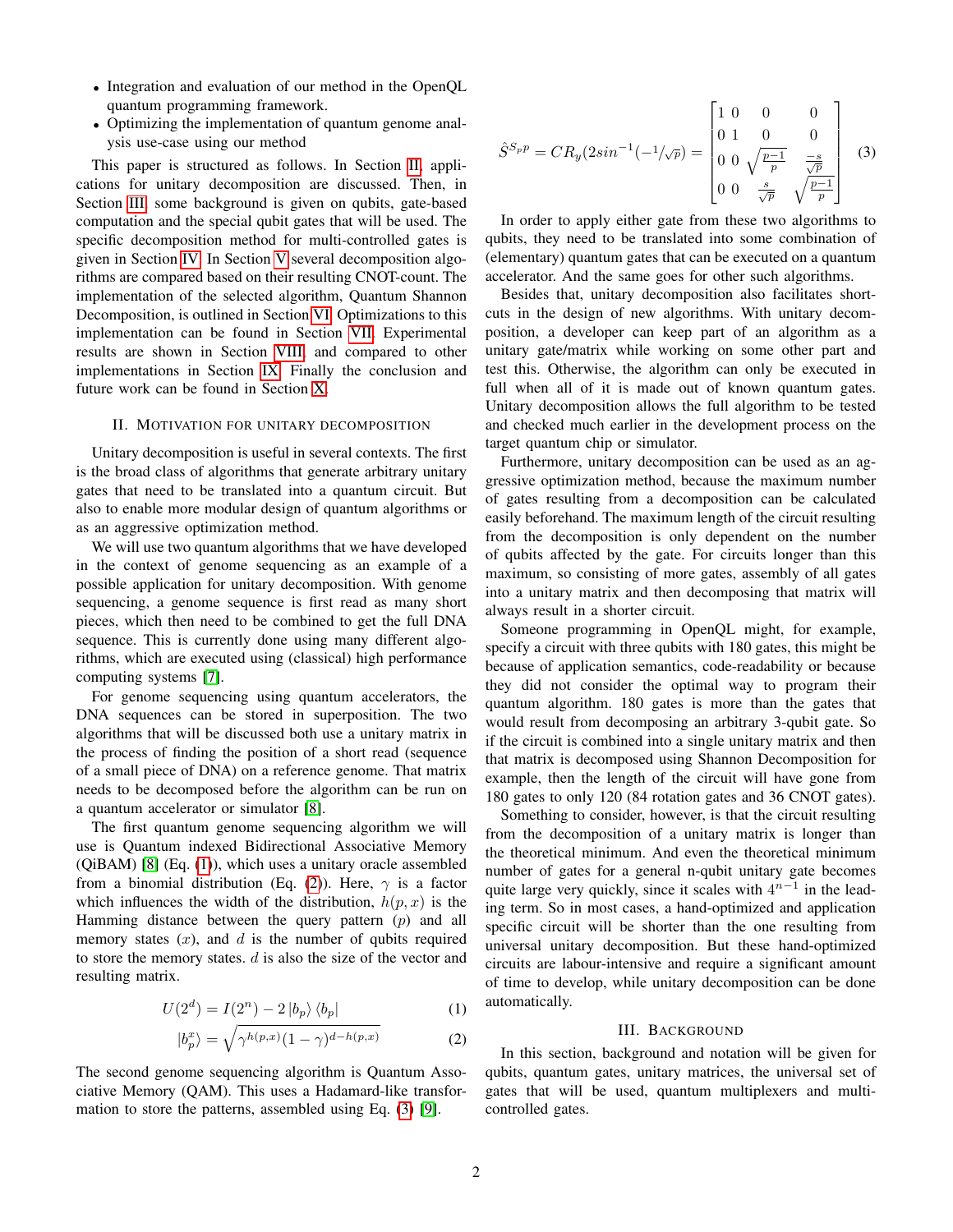# *A. Qubit notation*

A qubit state is represented in braket notation as:

$$
|\phi\rangle = \alpha |0\rangle + \beta |1\rangle \tag{4}
$$

Besides the  $\vert \_ \rangle$  notation, quantum states can also be represented as complex vectors:  $\alpha |0\rangle + \beta |1\rangle = [\alpha \ \beta]^T$ . This is especially useful for the combined state of multiple qubits, where the first row of the vector corresponds to the binary number "0" in as many bits as there are qubits. The second row corresponds to the number "1", etc. As an example, for a three qubit state the first row corresponds to  $|000\rangle$ , and the second to  $|001\rangle$ . This continues to the final row, which is  $|111\rangle$ . The state vector has  $2^n$  rows for the state of n qubits.

#### *B. Quantum gates*

Qubits are manipulated using gates, which are matrices that operate on the qubit state vector. To calculate the effect of gates on the combined qubit state, the state vector is multiplied by the matrix representations of the gates in reverse order.

In the circuit notation, each line going into or out of a gate represents one qubit. To represent n-qubit gates, so gates that affect an unspecified number of qubits, a line with a backslash through it is used.

$$
(n+1)\text{-qubit gate} = \frac{1}{n} \frac{qubit}{qubits} \frac{1}{\sqrt{1 - \frac{1}{n}}}
$$

#### *C. Unitary matrices*

The matrix representation of a (pure) quantum gate always corresponds to a unitary matrix, which is why the decomposition method in this paper is called unitary decomposition.

Unitary matrices are written as  $U(2^n)$ , which means a  $2^{n} \times 2^{n}$  matrix corresponding to an n-qubit gate, which has the following properties[\[6\]](#page-11-5):

$$
\bullet\ U^\dagger = U^{-1}
$$

- $\bullet$  *U* is diagonizable
- $|det(U)| = e^{i\theta}$  for any  $\theta$  [\[10\]](#page-11-9)  $\sqrt{A^2 + B^2} = 1.$
- For  $U = \begin{bmatrix} A & B \\ C & D \end{bmatrix}$ ,

The Special Unitary group,  $SU$  is a subgroup of unitary matrices where:

• 
$$
|det(U)| = 1
$$
 for U in SU [10]

Unitary matrices in the Special Unitary group are written as  $SU(2^n)$ .

When a measurement is performed, the global phase  $(\Phi)$  of the qubits does not influence the measurement probabilities. This means that all quantum gate operations can be represented by a matrix in  $SU(2<sup>n</sup>)$ [\[11\]](#page-11-10). These properties will be used to decompose the matrix, using one of the algorithms described in Section [V.](#page-3-1)

# *D. Universal set of gates*

In order to decompose all possible unitary matrices into quantum gates, a universal gate set is selected. This means the decomposition will result in circuits with (only) the following three gates: rotations around the Z and Y axis by an arbitrary angle, the  $R_z(\theta)$  and  $R_y(\theta)$  gates, and the controlled not, the CNOT gate. The matrices for these are shown in Eqs. [\(5\)](#page-2-0) to [\(7\)](#page-2-1).

<span id="page-2-0"></span>
$$
R_y(\theta) = \begin{bmatrix} \cos(\theta/2) & \sin(\theta/2) \\ -\sin(\theta/2) & \cos(\theta/2) \end{bmatrix} \qquad = \qquad -\boxed{R_y} \tag{5}
$$

$$
R_z(\theta) = \begin{bmatrix} e^{-i\theta/2} & 0\\ 0 & e^{i\theta/2} \end{bmatrix} = -\boxed{R_z} \tag{6}
$$

<span id="page-2-1"></span>
$$
CNOT = \begin{bmatrix} 1 & 0 & 0 & 0 \\ 0 & 1 & 0 & 0 \\ 0 & 0 & 0 & 1 \\ 0 & 0 & 1 & 0 \end{bmatrix} = \begin{matrix} 0 & 0 & 0 \\ 0 & 0 & 0 \\ 0 & 0 & 0 \end{matrix}
$$
 (7)

# <span id="page-2-4"></span>*E. Quantum multiplexers*

Besides these conventional gates, there are several gates used in this paper as intermediate results for the various decomposition algorithms.

The first is the quantum multiplexer, which corresponds to a unitary matrix corresponding with the following structure Eq. [\(8\)](#page-2-2).

<span id="page-2-2"></span>
$$
U(2^n) = \begin{bmatrix} U_0(2^{n-1}) & 0\\ 0 & U_1(2^{n-1}) \end{bmatrix}
$$
 (8)

Here,  $U(2^n)$  denotes a unitary gate over n qubits, which is a unitary matrix of  $2^n$  rows and  $2^n$  columns.  $U_0(2^{n-1})$  and  $U_1(2^{n-1})$  are both (n-1)-qubit gates. The rest of the matrix of  $U$  is zero. The gate is uniformly controlled, which means that when the control is 0, the upper left  $(U_0)$  of the matrix affects the qubits. But when the control is 1, the lower right gate  $(U_1)$  gets applied. In a circuit, this looks like:

$$
\begin{array}{c|c}1 & \hline & & \\ \hline & & & \\ n-1 & \hline & & \hline \end{array}
$$

The first line is the controlling qubit, and the lower line is the rest (n-1) of the qubits. The box with the line to the lower gate means that it is uniformly controlled.

#### <span id="page-2-3"></span>*F. Multi-controlled (rotation) gates*

Another common intermediate gate is the multi-controlled (rotation) gate. This is a 1-qubit gate with  $k$  control bits. Rather than just applying a gate when all control bits are zero, the applied operation to the target qubit can be different for each of the  $2<sup>k</sup>$  possible classical values of the control qubits.

This is written as  $F_m^k(U(2))$ , which is a fully or multicontrolled  $U(2)$  gate with k control qubits, with the target qubit at position  $m$ . The circuit representation of this gate is shown in Fig. [1.](#page-3-2) To indicate that an operation is applied for either state of the control bits, a square control box is used.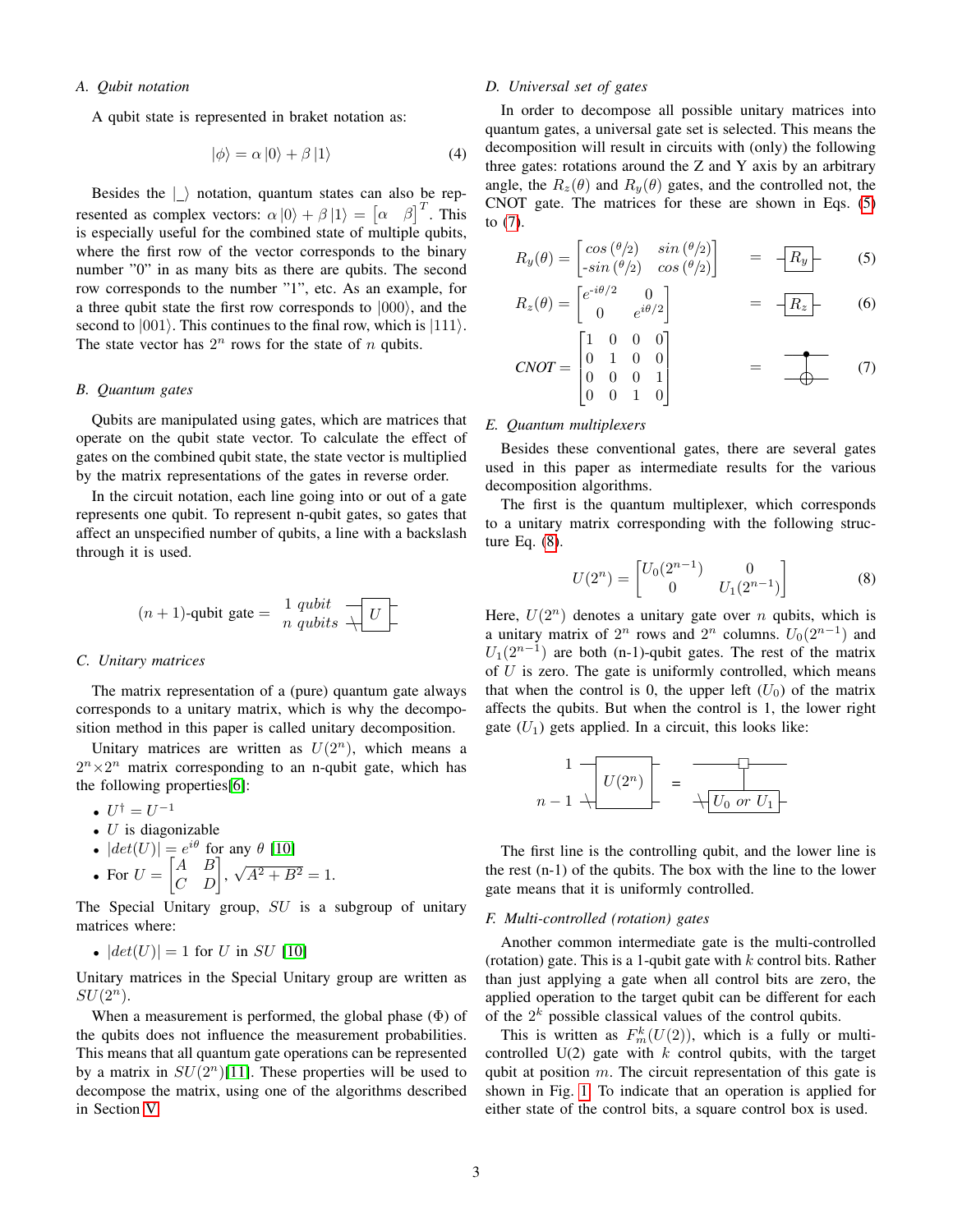<span id="page-3-2"></span>
$$
1, \ldots, m-1 \uparrow
$$
\n
$$
m \rightarrow U(2^{k+1}) = \overrightarrow{-U(2)} = F_m^k(U(2))
$$
\n
$$
m+1, \ldots, n \downarrow
$$

Fig. 1: A multi-controlled U(2) gate

These multi-controlled gates correspond to a (block) diagonal unitary matrix, which is why they show up frequently in decomposition schemes. This is shown in Eq. [\(9\)](#page-3-3).

$$
F_m^k(U(2)) = diag_j(U(2)_j) = \begin{bmatrix} U(2)_0 & & \\ & \ddots & \\ & & U(2)_{2^k} \end{bmatrix}
$$
 (9)

A multi-controlled rotation gate around axis a corresponds to the matrix shown in Eq. [\(10\)](#page-3-4). This can be any axis, but in the paper mainly the multi-controlled  $R_y$  and  $R_z$  will be used.

$$
F_m^k(R_a) = diag_j (R_a(\theta_j)) = \begin{bmatrix} R_a(\theta_0) & & \\ & \ddots & \\ & & R_a(\theta_{2^k}) \end{bmatrix}
$$
 (10)

### <span id="page-3-0"></span>IV. DECOMPOSING MULTI-CONTROLLED ROTATION GATES

The multi-controlled rotation gates from Section [III-F](#page-2-3) can be decomposed into a combination of CNOTs and regular rotation gates. This can be done using the method from [\[12\]](#page-11-11), which results in  $2^k$  CNOTs gates and  $2^k$  1-qubit rotation gates for a controlled rotation gate with  $k$  control bits. To get from an  $F_k^m(R_a)$ -gate to an  $F_{k-1}^m(R_a)$ -gate, a circuit like Fig. [2](#page-3-5) can be used.

<span id="page-3-5"></span>

Fig. 2: Partial decomposition of an  $F_k^m(R_a)$ -gate.

This can be extended until only CNOT gates and 1-qubit rotation gates are left, which leads to an example decomposition of a rotation gate with 3 control bits as shown in Fig. [3.](#page-3-6)

<span id="page-3-6"></span>

To directly calculate which qubit is the control bit for each CNOT, can be determined using Gray code. This is shown in the table below the circuit. The number of the bit that gets

changed in the Gray code is the number of the qubit that will be the control bit.

For each control bit of the multi-controlled gate, a 1-qubit rotation gate and a single CNOT is used, so for the total decomposition of an  $F_m^k$ -gate requires  $2^k$  rotation gates and CNOTs [\[12\]](#page-11-11). This is the least-known number of gates for decomposing such a matrix, and is therefore used in almost all decomposition methods for (block) diagonal matrices of this form.

# <span id="page-3-1"></span>V. COMPARISON OF DIFFERENT DECOMPOSITION METHODS

<span id="page-3-3"></span>In this section, first the selection criteria for the various decomposition methods will be outlined in Section [V-A.](#page-3-7) Then, the theoretical lower bounds for the number of gates resulting from decomposition is given in Section [V-B,](#page-4-0) with implementations for a 1- and 2-qubit gate in Sections [V-C](#page-4-1) and [V-D.](#page-4-2) This is followed by an examination of various general decomposition methods from literature in Sections [V-E](#page-4-3) to [V-H](#page-6-0) and finally the selection in Section [V-I.](#page-6-1)

### <span id="page-3-7"></span><span id="page-3-4"></span>*A. Selection criteria*

Quantum computers are currently limited by the error-rates and decoherence of qubits[\[4\]](#page-11-3). And the longer the circuit, the higher the chance of errors will become. So therefore the selection will be based on circuit length, although the decomposition algorithm will for now only be tested with perfect qubits on a simulator.

For all decomposition methods, the number of gates resulting from the decomposition is only dependent on the number of qubits affected by the unitary gate. So for generic n-qubit unitary gates, the resulting circuit length can be calculated from the size of the input matrix.

To measure the length of the resulting circuit, the number of CNOT gates will be used. There are several reasons for that. The first is that not all papers distinguish between generic 1 qubit gates and rotation gates. The decomposition of a generic 1-qubit gate takes three rotation gates (see Section [V-C\)](#page-4-1) so the comparison might be a factor 3 off if 1-qubit gates are used to judge circuit length. The CNOT gate is used as the result for all decomposition methods, and always has the same definition. This makes it a good metric for the total circuit length.

Secondly, each CNOT can generate entangled states between qubits [\[13\]](#page-11-12). And for execution of the circuit on (nearterm) quantum devices, each CNOT between non-neighboring qubits might introduce additional mapping operations[\[5\]](#page-11-4). So to reduce mapping in the future, a circuit with as few CNOTs as possible is desired.

Thirdly, the error-rates for two-qubit gates are currently considerably higher than for 1-qubit gates [\[4\]](#page-11-3). So the chance that an error occurs in a circuit becomes much bigger with more CNOTs. So to make the decomposition feasible for nearterm quantum applications, it is not only important to keep the circuit-length low, but especially the CNOT count.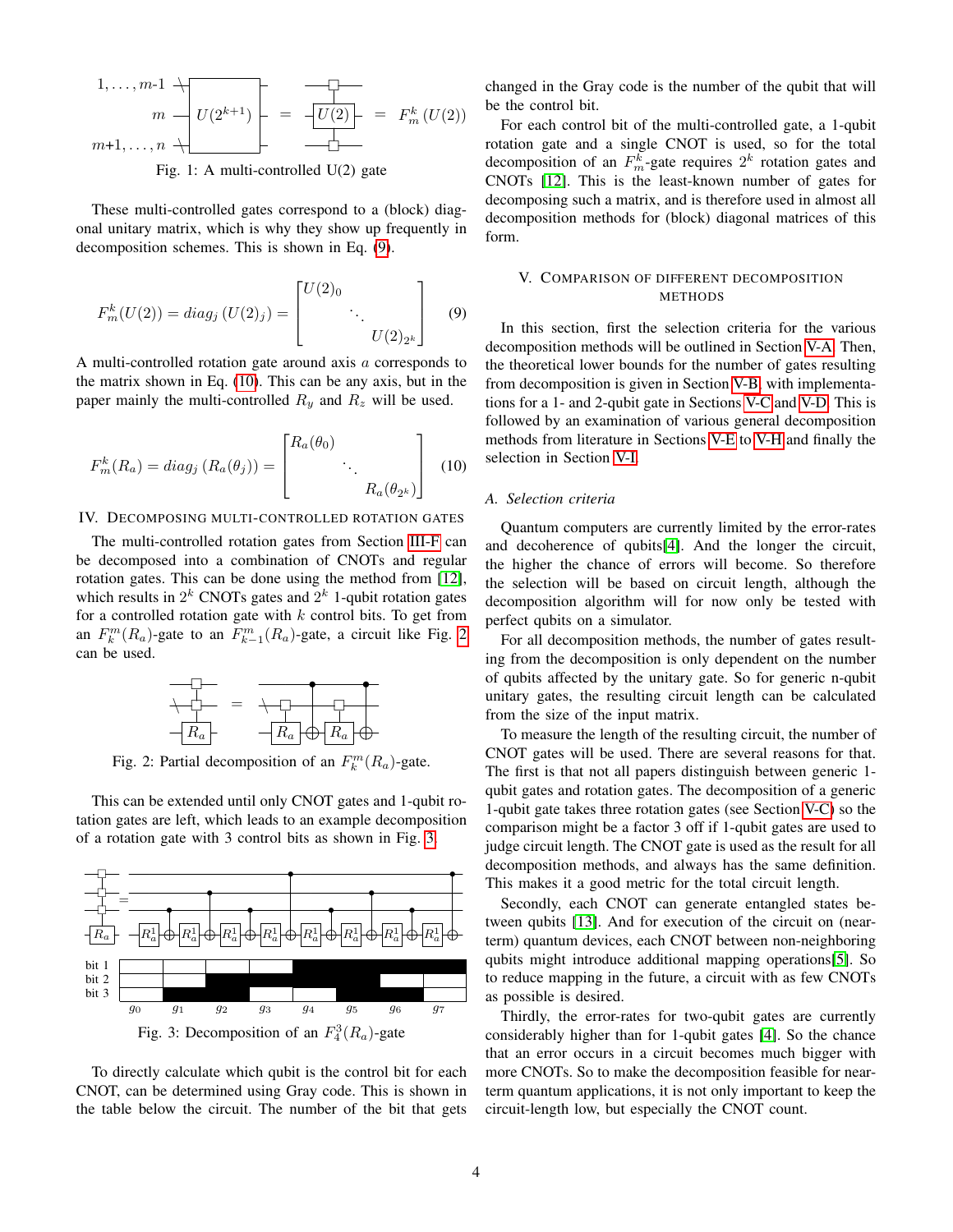# <span id="page-4-0"></span>*B. Theoretical lower bounds*

There is a theoretical lower bound for the number of CNOTs resulting from the decomposition of an n-qubit gate, and it is mathematically proven to be  $\frac{1}{4}(4^n - 3n - 1)$  [\[14\]](#page-11-13). There are implementations that reach this number for 1 and 2 qubit gates [\[14\]](#page-11-13), which will be outlined in the next sections. This lower limit is included in the comparison, because it is useful to keep in mind what is and is not possible in terms of algorithms for unitary decomposition.

## <span id="page-4-1"></span>*C. ZYZ decomposition*

For a 1-qubit gate, no CNOT gates are necessary. And if rotation gates around any axis are possible, only one such gate is needed to apply any 1-qubit operation. But when using standard elementary gates, such as rotations around the Pauli X, Y or Z-axis, the decomposition of an arbitrary 1-qubit gate results in 3 rotation gates using ZYZ decomposition [\[14\]](#page-11-13).

One way to do this is with two rotation-z gates and one rotation-y gate. For this decomposition, the angles  $\Phi$ ,  $\alpha$ ,  $\beta$ ,  $\gamma$ can be found so that the following equation is satisfied:

$$
U(2) = e^{-i\Phi} \begin{bmatrix} A & B \\ C & D \end{bmatrix} = e^{-i\Phi} R_z(\alpha) R_y(\beta) R_z(\gamma) \quad (11)
$$

$$
SU(2) = \begin{bmatrix} A & B \\ C & D \end{bmatrix} = R_z(\alpha) R_y(\beta) R_z(\gamma) \tag{12}
$$

These angles can be calculated using the eigenvalues of the matrix, and are used in the circuit shown in Fig. [4.](#page-4-4) This is a universal decomposition for a 1-qubit  $SU(2)$  gate [\[14\]](#page-11-13).

<span id="page-4-4"></span>
$$
-U \qquad = \qquad -R_z(\theta_0) \qquad R_y(\theta_1) \qquad R_z(\theta_2)
$$

Fig. 4: Minimal universal quantum circuit for a 1-qubit gate [\[14\]](#page-11-13).

#### <span id="page-4-2"></span>*D. Minimal decomposition of 2-qubit gates*

From the theoretical lower bounds we know that at least 2.25 CNOT gates are needed for a 2-qubit gate. This rounds up to 3 CNOTs, and a circuit that achieves that number is shown in Fig. [5](#page-4-5) [\[14\]](#page-11-13).

<span id="page-4-5"></span>

Fig. 5: Minimal universal quantum circuit for a 2-qubit gate using 18 elementary gates [\[14\]](#page-11-13).

To obtain the values for the gates of this circuit, first angles  $\alpha$ ,  $\beta$  and  $\delta$  are found as in the ZYZ decomposition [\(V-C\)](#page-4-1). These are used to make circuit  $v$  so that:

$$
(a \oplus b)v(c \oplus d) = U(4) \tag{13}
$$

With  $v$  as the circuit:



Fig. 6: The circuit  $v$ , used to construct a universal 2-qubit gate[\[14\]](#page-11-13).

Then, to get the 1-qubit gates, first matrix  $A \in SO(4)$ can be found so that  $AUU^T A^{\dagger}$  is diagonal<sup>[2](#page-4-6)</sup>. Through more diagonalization,  $B \in SO(4)$  can be found so  $AUU^{T}A^{T} =$  $Bvv^TB^T$  and matrix C as  $C = v^{\dagger}B^TAU \in SO(4)$ . This leads to  $A^T B v C = U$ , and because A, B and C are in the special orthogonal group they can be implemented by two unitary gates. After combining  $A<sup>T</sup>$  and B, the four gates can be found as: [\[14\]](#page-11-13)

$$
A^T B = a \oplus b \tag{14}
$$

$$
C = c \oplus d \tag{15}
$$

Which gives the circuit in Fig. [5.](#page-4-5) The four 1-qubit gates can be implemented by three rotation gates each, through ZYZ decomposition, so that the total rotation count is  $4 \cdot 3 + 3$  and the total CNOT count is just the ones for the circuit  $v$ , so 3. This matches the theoretical lower bounds for an arbitrary 2-qubit gate.

# <span id="page-4-3"></span>*E. Decomposition through unentangeling of qubits*

The first of the general decomposition methods uses consecutive unentangling of qubits, since one of the ways to specify an n-qubit gate is by its effect on the base vectors. This technique from [\[15\]](#page-11-14) implements the correct behavior for each vector iteratively using a method similar to QR decomposition, which leaves previous assessed vectors preserved.

To get here, the qubit state vector is divided into  $2^{n-1}$ vectors of each 2 elements, which are labeled  $|\psi_j\rangle$  for  $j =$  $0, \ldots, 2^{n-1} - 1$ . For each of these vectors, Eq. [\(16\)](#page-4-7) is used to determine  $r_j$ ,  $t_j$ ,  $\phi_j$  and  $\theta_j$ .

$$
|\psi\rangle = re^{it/2} \left[ e^{-i\phi/2} \cos\frac{\theta}{2} |0\rangle + e^{i\phi/2} \sin\frac{\theta}{2} |1\rangle \right]
$$
 (16)

So that:

<span id="page-4-8"></span><span id="page-4-7"></span>
$$
R_z(-\phi_j)R_y(-\theta_j)|\psi_j\rangle = r_je^{it_j}|0\rangle \tag{17}
$$

This corresponds to a circuit with a multi-controlled  $R_y$  and  $R_z$ , which is used to unentangle the last qubit. The new qubit vector is assembled as in Eq. [\(18\)](#page-4-8). The circuit to translate  $|\phi\rangle$ into  $|\phi'\rangle|0\rangle$  will be called  $E_k$  as in Eq. [\(19\)](#page-4-9).

<span id="page-4-9"></span>
$$
|\psi'\rangle = \sum_{j=0}^{2^{n-1}-1} r_j e^{it_j} |j\rangle \tag{18}
$$

$$
F_n^{n-1}(R_y)F_n^{n-1}(R_z)|\psi\rangle = E_k|\psi\rangle = |\psi'\rangle|0\rangle \tag{19}
$$

<span id="page-4-6"></span> $2SO(n)$  is the Special Orthogonal group, which means that the inverse of a matrix  $Q$  is equal its transpose:  $Q^{-1} = Q^T$  and  $det(Q) = 1$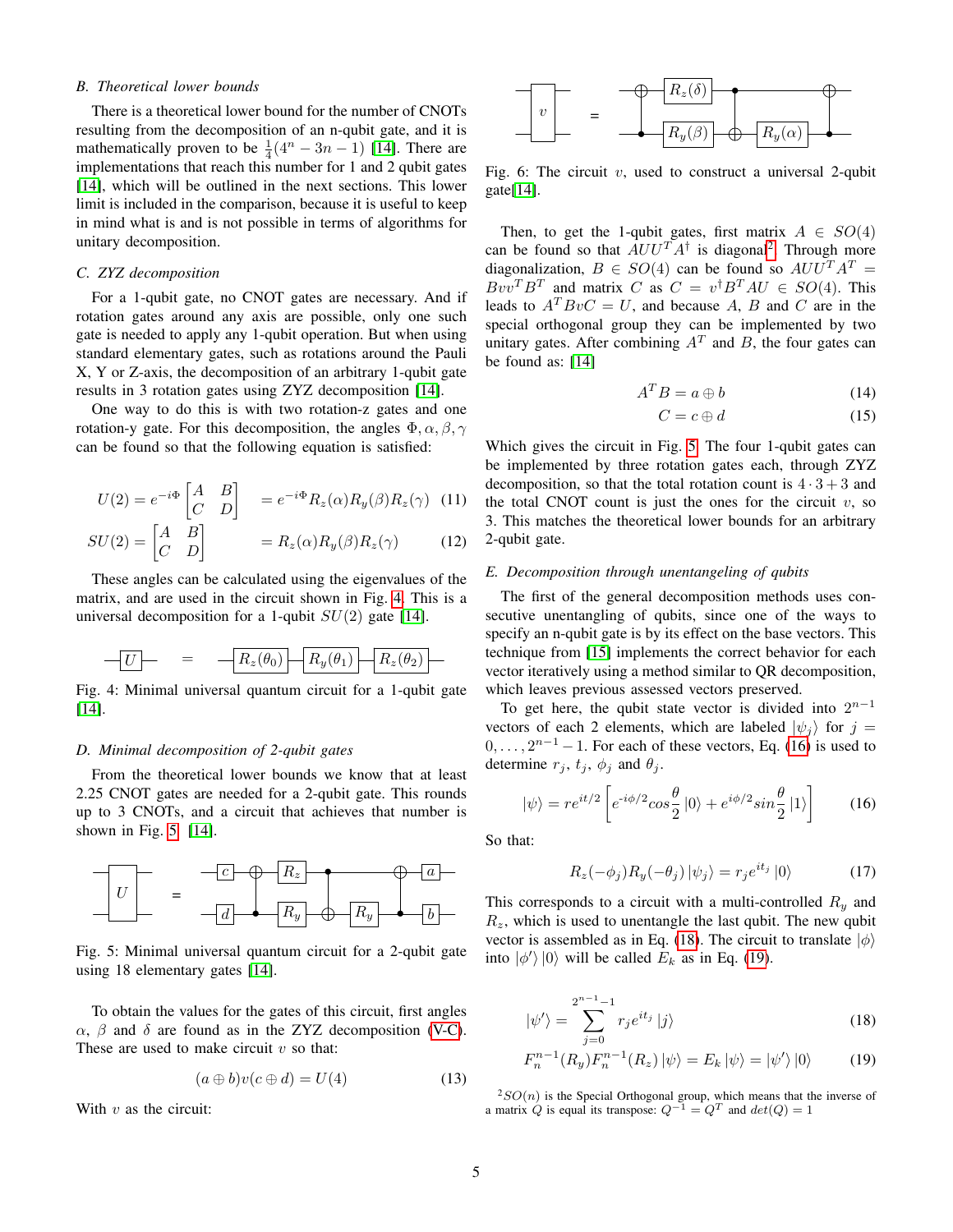<span id="page-5-0"></span>This circuit is implemented with the multi-controlled  $R_y$  and  $R_z$  gate, as is shown in Fig. [7.](#page-5-0)

$$
|\psi\rangle \begin{array}{c} \begin{array}{c} \begin{array}{c} \begin{array}{c} \uparrow \\ \uparrow \end{array} \end{array} & |\psi'\rangle \\ \hline \begin{array}{c} \begin{array}{c} \hline \begin{array}{c} \hline \end{array} & R_y \end{array} & |0\rangle \end{array} \end{array}
$$

Fig. 7: Unentangling a qubit state [\[15\]](#page-11-14).

This method can be applied recursively to map an n-qubit state  $\phi$  to a scalar multiple of a bit-string  $|b\rangle$ , which uses  $2^{n+1}$  – 2n CNOT gates.

Using this method to decompose unitary gates requires  $2^{n-1}$ of these state preparation steps. At each step, a circuit  $C_j$  is found that maps a unitary gate  $U_j$  to a scalar multiple of  $|j\rangle$  so that  $U_{j+1} = C_j U_j$ . The final product  $U_{2^n-1}$  will be a diagonal gate D, which can be implemented with a multi-controlled  $R_Z$ gate, so that  $U(2^n) = \hat{C}_0^{\dagger} C_1^{\dagger} \cdots C_{2^n-2}^{\dagger} D$ .

Each circuit  $C_j$  needs  $(2^{n+1} - n)$  CNOT gates, and with the final diagonal gate this leads to a total of  $2 \cdot 4^n - (2n +$  $3) \cdot 2^n + 2n$  CNOT gates [\[15\]](#page-11-14).

# <span id="page-5-6"></span>*F. Decomposition with Givens rotations*

In [\[16\]](#page-11-15) a method of decomposition is described that uses the Givens rotation matrices to do QR factorization of a unitary matrix. Each Givens rotation nullifies the element on the  $i<sup>t</sup>h$ column and  $j^th$  row of a  $U(2^n)$  matrix, as:

$$
{}^{1}G_{n,n-1}U = \begin{bmatrix} u_{1,1} & u_{1,2} & \cdots & u_{1,n} \\ \vdots & \vdots & \ddots & \vdots \\ u_{n-2,1} & u_{n-2,2} & \cdots & u_{n-2,n} \\ \tilde{u}_{n-1,1} & \tilde{u}_{n-1,2} & \cdots & \tilde{u}_{n-1,n} \\ 0 & \tilde{u}_{n,2} & \cdots & \tilde{u}_{n,n} \end{bmatrix}
$$
(20)

The modified elements of U are indicated with a tilde, and the element on the lower left  $u_{n,1}$  is nullified by the Givens rotation. Each Givens rotation matrix is equal to the identity matrix except for  $c = cos(\theta)$  and  $s = sin(\theta)$  for the elements at positions  $(i, i)$ ,  $(i, j)$ ,  $(j, i)$  and  $(j, j)$ , with  $\theta$  the angle of the Givens rotation. These are to nullify elements until all elements below the diagonal are zero, at which point the following equality holds: [\[16\]](#page-11-15)

$$
\left(\prod_{i=1}^{2^n-1} \prod_{j=i+1}^{2^n} {}^{i}G_{j,j-1}\right) U = I \tag{21}
$$

By reordering the base vectors according to Gray code (see Section [III-F\)](#page-2-3), the cosine and sine elements will all be adjacent. This is convenient for quantum computation, because that means that each Givens rotation matrix can be implemented by a controlled 1-qubit gate,  $C_i^k$ , with k control bits. For one specific combined state of the control qubits the Γ gate gets applied to qubit *i*, while for all other states the target qubit is left unaffected. So that:

$$
\prod_{i=1}^{2^n-1} \prod_{j=i+1}^{2^n} C_{\gamma(i)}^{n-1}(\Gamma_{(j,k)}^\dagger) = SU(2^n) \tag{22}
$$

$$
{}^{i}\Gamma_{j,k} := \begin{bmatrix} {}^{i}g_{k,k} & {}^{i}g_{k,j} \\ {}^{i}g_{j,k} & {}^{i}g_{j,j} \end{bmatrix}
$$
 (23)

where  $\gamma(i)$  denotes the  $i^{th}$  number of the Gray code and the gates  ${}^{i}\Gamma_{i,k}$  are formed from the matrix for the Givens rotations. This results in the circuit shown in Fig. [8](#page-5-1) for the decomposition of a 2-qubit gate.

<span id="page-5-1"></span>

Fig. 8: Decomposition into the Givens rotations [\[16\]](#page-11-15).

The number of elementary gates and CNOTs were calculated using [\[17\]](#page-11-16), which are the numbers included in the table. Generally, this decomposition requires approximately  $8.4 \cdot 4^n$ controlled gates, which follows from a recursive relation of  $g_n(k) = g_n^0(k) + g_{n-1}(k) + g_{n-1}(k-1)$  [\[16\]](#page-11-15).

# <span id="page-5-5"></span>*G. Recursive CSD*

With the circuit presented in [\[18\]](#page-11-17), an n-qubit gate is decomposed into multi-controlled rotation gates. CSD is applied recursively until all the matrices are diagonal.

With CSD, any even-dimensional unitary matrix U can be decomposed into real diagonal matrices C and S, and smaller unitary matrices  $L_0$ ,  $L_1$ ,  $R_0$ ,  $R_1$  as shown in Eq. [\(24\)](#page-5-2)[\[19\]](#page-11-18).

$$
U = \begin{bmatrix} U_{00} & U_{01} \\ U_{10} & U_{11} \end{bmatrix} = \begin{bmatrix} R_0 & 0 \\ 0 & R_1 \end{bmatrix} \begin{bmatrix} C & -S \\ S & C \end{bmatrix} \begin{bmatrix} L_0 & 0 \\ 0 & L_1 \end{bmatrix}
$$
 (24)

The left and right matrices are uniformly controlled gates, see Section [III-E.](#page-2-4) C and S are diagonal matrices with as the diagonal elements respectively the cosines and sines of angles  $\theta_i$  between the subspaces, as shown in Eqs. [\(25\)](#page-5-3) and [\(26\)](#page-5-4).

<span id="page-5-4"></span><span id="page-5-3"></span><span id="page-5-2"></span>
$$
C = diag(cos(\theta_0), \dots, cos(\theta_n))
$$
 (25)

$$
S = diag(sin(\theta_0), \dots, sin(\theta_n))
$$
 (26)

where the values  $\theta$  are ordered from large to small, and are between  $\frac{1}{2}\pi$  and 0.

The central matrices from each recursive step correspond to multi-controlled  $R_y$  gates which are decomposed as in Section [III-F.](#page-2-3) The other diagonal gates can be decomposed into a circuit consisting of  $1/2 \cdot n \cdot 4^n - 1/2 \cdot 2^n$  CNOTs and  $3/2 \cdot 4^n - 1/2 \cdot 2^n$  1-qubit rotation gates[\[20\]](#page-11-19).

This is significantly improved upon in [\[21\]](#page-11-20), which stops the recursion at uniformly controlled 1-qubit gates. Furthermore, it proves that any uniformly controlled 2-qubit gate  $(F_n^{n-1}(U(2)))$  can be decomposed into a specific sequence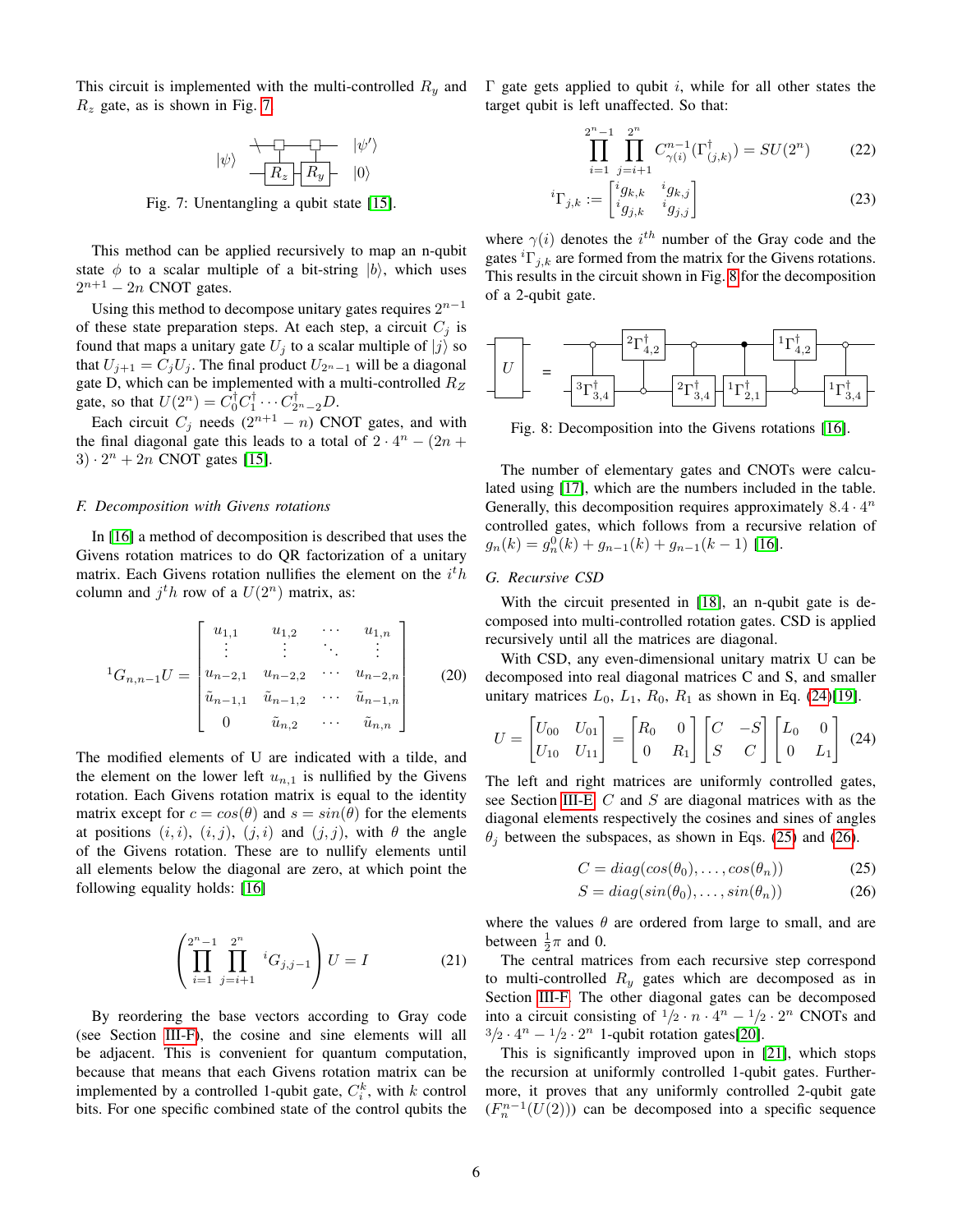of  $2^{n-1} - 1$  CNOT gates,  $2^{n-1}$  1-qubit gates and one total global phase gate expressed as  $\Delta_n$ .

Furthermore, it proves that each multi-controlled 2-qubit gate can be decomposed into a diagonal gate  $(\Delta)$  and a Gray code sequence of CNOTs and 1-qubit gates. The diagonal gates are folded into the central matrix from the CSD, so the total decomposition is:

$$
U = \Delta_n \tilde{F}_n^{n-1}(U(2)) \prod_{i=1}^{2^{n-1}-1} \tilde{F}_{n-\gamma(i)}^{n-1}(U(2)) \tilde{F}_n^{n-1}(U(2)) \quad (27)
$$

Each  $\tilde{F}_n^{n-1}(U(2))$  is decomposed with  $2^{n-1} - 1$  CNOTs, and the  $\Delta_n$  gate is implemented with multi-controlled  $R_Z$  gates. This results in  $2^n - 2$  CNOTs, which makes the total CNOT count  $1/2 \cdot 4^n - 1/2 \cdot 2^n - 2$ .



Fig. 9: Recursive CSD decomposition [\[21\]](#page-11-20)

## <span id="page-6-0"></span>*H. Quantum Shannon Decomposition*

[\[15\]](#page-11-14) introduces another way of using the CSD from Section [V-G,](#page-5-5) called Quantum Shannon Decomposition (QSD). The decomposition of a 2-qubit gate is shown in Fig. [10.](#page-6-2)

<span id="page-6-2"></span>

Fig. 10: Quantum Shannon Decomposition[\[15\]](#page-11-14)

The start of the decomposition is the same as in Sec-tion [V-G,](#page-5-5) but the  $L$  and  $R$  matrices are decomposed using Eigenvalue decomposition. This is shown in Fig. [11.](#page-6-3) The resulting matrices are unitary gates applied to one less qubit than the starting unitary. This leads to the circuit in Fig. [10,](#page-6-2) where the D-matrix is implemented as a multi-controlled  $R_z$ gate.

<span id="page-6-3"></span>

Fig. 11: Decomposition of the  $L$  matrix in QSD [\[15\]](#page-11-14).

Quantum Shannon Decomposition is applied recursively until the final 1-qubit gates can be implemented with ZYZ decomposition. This means only the multi-controlled rotation gates contribute to the number of CNOTs, each of which requires  $2^{n-1}$  CNOT gates for a single step of the recursion of an n-qubit gate. This leads to a total CNOT count of  $3/4 \cdot 4^n - 3/2 \cdot 2^n$  for this decomposition method.

There are two optimizations that can be implemented on top of this implementation of Quantum Shannon Decomposition. The first is to stop the recursion at 2-qubit gates, and translate those as in Section [V-D.](#page-4-2) The second optimization is to implement the central multi-controlled  $R_z$  gate using CZ gates rather than CNOTs, of which one can be absorbed into the neighboring multiplexer. This results in one less CNOT gate at each level of the recursion. With these two implementations the CNOT count comes to  $\frac{23}{48} \cdot 4^n - \frac{3}{2} \cdot 2^n + \frac{4}{3}$ [\[15\]](#page-11-14).

<span id="page-6-4"></span>

Fig. 12: CNOT counts for different implementations of unitary decomposition for 1 through 5-qubit gates

#### <span id="page-6-1"></span>*I. Selection of the algorithm*

For each decomposition method, the CNOT gate counts are compiled in Table [I](#page-7-1) and plotted in Fig. [12.](#page-6-4) As an indication, the number of CNOT gates resulting from the decomposition of a 1 to 5-qubit unitary gate is given. Along with the general formulas for the number of CNOT gates resulting from the decomposition of an n-qubit gate, if such a formula was available.

As can be seen in Table [I,](#page-7-1) the optimized version of QSD results in the fewest CNOT gates. The choice was therefore made to implement this decomposition, although not the optimized version. The optimizations from [\[16\]](#page-11-15) can be implemented without any modifications to a base implementation of the algorithm.

Besides that, QSD has several other advantages. The recursion is performed at general n-qubit gates rather than multicontrolled 1-qubit gates, which makes it relatively simple to implement. If algorithmic implementations for 3-qubit, 4-qubit or 5-qubit or bigger general gates are found, they can be easily implemented. The same goes for other specific optimizations. And because the mathematical decompositions are done separately for each step in the recursion, rather than all at once at the beginning, any underlying structure in the beginning or intermediate matrices can be taken advantage of immediately, therefore potentially skipping many computational steps as well as decreasing the size of the resulting circuit.

For these reasons, the choice was made to go with Quantum Shannon Decomposition for the implementation of unitary decomposition in OpenQL.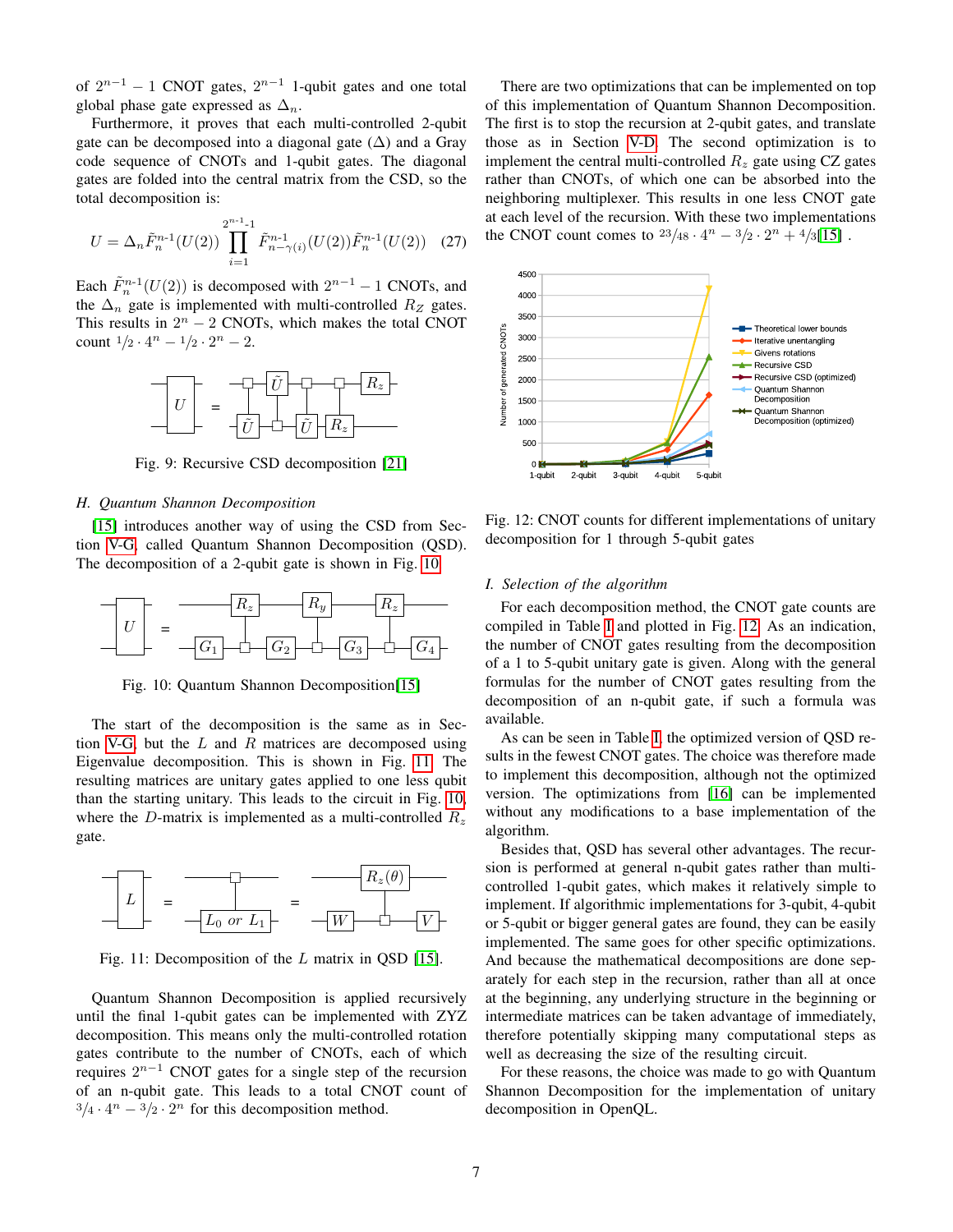<span id="page-7-1"></span>TABLE I: CNOT counts for different implementations of unitary decomposition for a 1 through 5-qubit, as well as an n-qubit unitary gate.

| Number of qubits               |          |    |    | 4   |      | $n_{\rm c}$                                                      | Section |
|--------------------------------|----------|----|----|-----|------|------------------------------------------------------------------|---------|
| Theoretical lower bounds [14]  | $\Omega$ |    | 14 | 61  | 252  | $\frac{1}{4} \cdot (4^n - 3n - 1)$                               | V-B-V-D |
| Iterative unentangling [15]    | 0        | 8  | 62 | 344 | 1642 | $2 \cdot 4^n - (2n+3) \cdot 2^n + 2n$                            | $V-E$   |
| Givens rotations [16]          |          |    | 64 | 536 | 4156 | $\approx 8.4 \cdot 4^n$                                          | $V-F$   |
| Recursive CSD [18]             |          | 14 | 92 | 504 | 2544 | $\frac{1}{2} \cdot n \cdot 4^n - \frac{1}{2} \cdot 2^n$          | $V-G$   |
| Recursive CSD (optimized) [21] | $\Omega$ |    | 26 | 118 | 494  | $\frac{1}{2} \cdot 4^n - \frac{1}{2} \cdot 2^n - 2$              | $V-G$   |
| QSD $\left[15\right]$          | 0        | 6  | 36 | 168 | 720  | $\cdot\cdot 4^n - \frac{5}{2}\cdot 2^n$                          | V-H     |
| QSD (optimized) [15]           | 0        |    | 20 | 100 | 444  | $\frac{43}{48} \cdot 4^n - \frac{23}{2} \cdot 2^n + \frac{4}{3}$ | V-H     |

#### VI. IMPLEMENTATION

<span id="page-7-0"></span>The implementation of the decomposition in OpenQL is split into two parts: the calculation of all of the rotation angles, and the generation of the circuit. This is done so that the implementation is independent from OpenQL. A short example of unitary decomposition in OpenQL is shown in Code Example [1,](#page-7-2) the full code can be found in Code Example [2.](#page-11-21)

```
import openql.openql as ql
   # OpenQL preamble
   \text{unitary} = \text{ql.Unitary('u1', [0.584-0.387j, -0.371-0.610j,-0.254-0.667j, 0.664-0.223j])
   unitary.decompose()
   kernel.gate(unitary, [0])
7
   8 program.add_kernel(kernel)
   compiler.compile(program)
```
#### Code Example 1: Using unitary decomposition in OpenQL.

For unitary decomposition in OpenQl, first a *Unitary* object is defined, which is then decomposed to calculate all the angles for all the rotation gates. The *Unitary* is then added to a *kernel* as any other gate. The *kernel* is added to a *program*, which is compiled with a *compiler*. The implementation is thus split between the *Unitary* class and the call to *kernel.gate()*.

#### *A. The Unitary class*

The *Unitary* is instantiated with a string and an array. The content of this array is the unitary matrix, which is of size  $2^n \times 2^n$  for an n-qubit gate. The complete Quantum Shannon Decomposition is computed only when "decompose()" is called, and the calculated angles for the resulting rotation gates are added to a list. This is done so that the *Unitary* can be used multiple times in a program without recalculation of the whole decomposition.

But before the decomposition is started, it is first checked if the input matrix is unitary. If this is the case, all of the intermediate matrices will also be unitary [\[19\]](#page-11-18), so this check is only necessary once. Furthermore, all of the  $M^k$  (Gray code) matrices, which are needed for the multi-controlled rotation gates, are added to a lookup table so they do not need to be calculated anew at each decomposition step.

To make certain that the decomposition is correct, each single intermediate decomposition is checked. For each step only three matrices need to be multiplied, and this saves any calculations that might be done on an incorrect matrix. If any step of the decomposition is not correct, an exception is thrown and the decomposition is stopped.

The Eigen[\[22\]](#page-11-22) library is used to do Singular Value Decomposition (SVD), eigenvalue decomposition and matrix multiplication. The recursion is centered on a main function, which takes as parameters a unitary matrix and the number of qubits. The latter is to keep track of the level of recursion.

Computation of the CSD is done using the method from [\[19\]](#page-11-18), which uses SVD. The demultiplexing function uses Schur matrix decomposition for the (sub)matrices smaller than  $2^6 \times$ 2<sup>6</sup>, and eigenvalue decomposition for bigger matrices. This is done because Schur matrix decomposition is faster for small matrices [\[22\]](#page-11-22).

The algorithm is recursive, and the demultiplexing step calls on the main function again for the decomposition of the smaller unitary matrices. If the matrices are of size  $2 \times 2$ , the rotation angle for the 1-qubit rotation gates are calculated using ZYZ decomposition as in Section [V-C.](#page-4-1)

Because the *Unitary* does not have access to the qubit numbers of the circuit, only the angles for the multi-controlled  $R_u$  and  $R_z$  are calculated at this point. This is done as in Section [III-F,](#page-2-3) through solving the following matrix equalities:

$$
M^k \begin{bmatrix} \theta_1 \\ \vdots \\ \theta_{2^k} \end{bmatrix} = \begin{bmatrix} \alpha_1 \\ \vdots \\ \alpha_{2^k} \end{bmatrix}
$$
 (28)

where  $M^k$  is a square matrix where all the entries are either "+1" or "-1", which are calculated using Gray code using Eq. [\(29\)](#page-7-3).

<span id="page-7-3"></span>
$$
M_{ij}^k = (-1)^{b(i-1)\cdot\gamma(j-1)}\tag{29}
$$

where the exponent is the bit-wise inner product of two binary vectors:  $b_i$  and  $\gamma_j$ .  $b_i$  is the integer i and  $\gamma_j$  is the jth value of the Gray code.

For the multi-controlled  $R_y$  gate the values of  $\alpha_i$  are calculated by taking the arc sine of the diagonal entries of the S-matrix from the CSD.

$$
\begin{bmatrix} \alpha_1 \\ \vdots \\ \alpha_{2^k} \end{bmatrix} = 2 \cdot \arcsin(S_{i,i})
$$
 (30)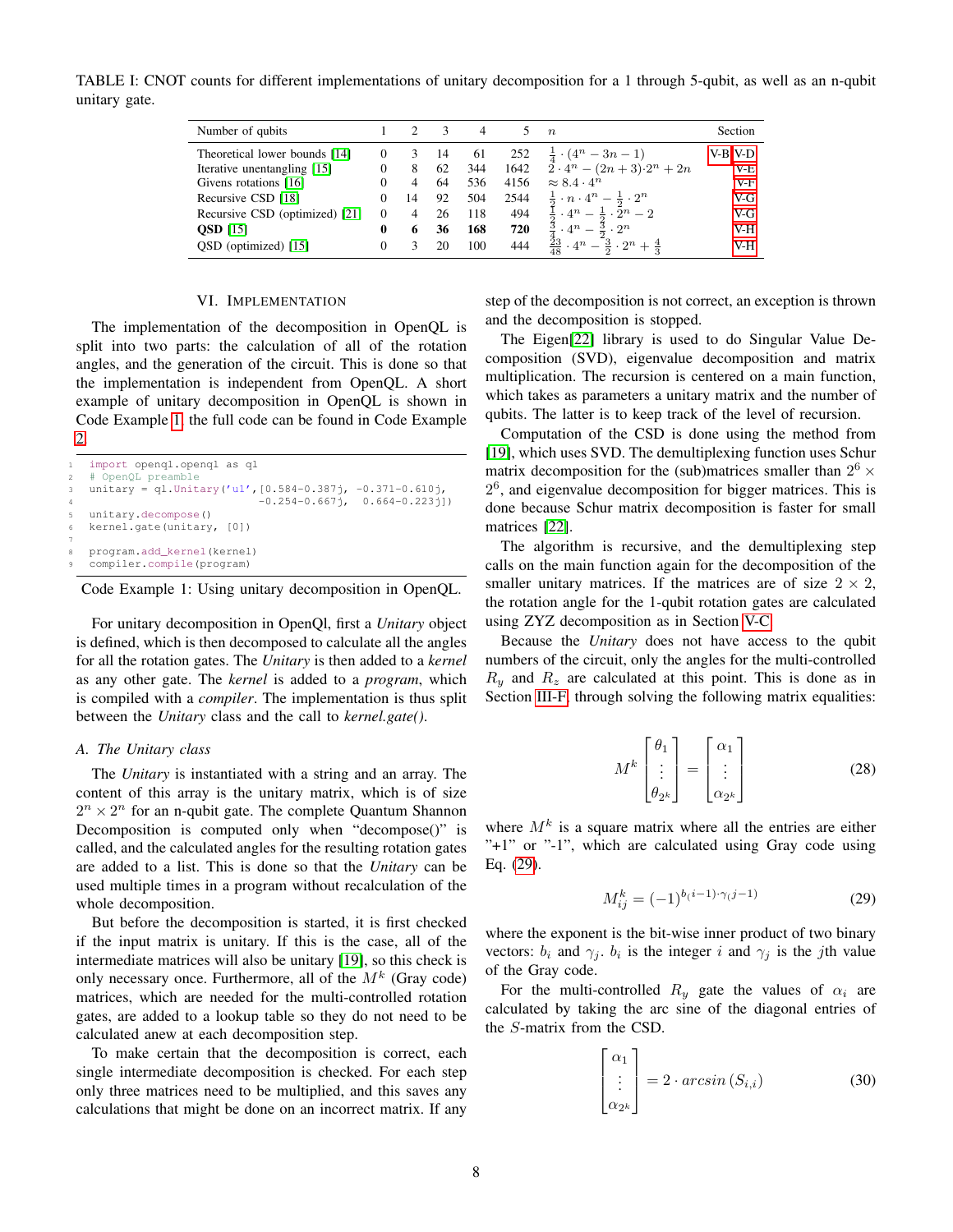For the multi-controlled  $R_z$  gates the values of  $\alpha_i$  is calculated by taking the natural logarithm of the D-matrix from the demultiplexing.

$$
\begin{bmatrix} \alpha_1 \\ \vdots \\ \alpha_{2^k} \end{bmatrix} = -2 \cdot \sqrt{-1} \cdot \ln(D_{(i,i)}) \tag{31}
$$

All the angles for all rotation gates are added to a list, which is used to generate the correct gates when the *Unitary* is added to a circuit.

# *B. kernel.gate()*

At the *kernel* level, when the (decomposed) *Unitary* object is added to the circuit, the gates and CNOTs are assembled and added to the circuit list. At this point, it is checked whether the *Unitary* is decomposed and if it is applied to the correct number of qubits. The first is checked from a flag that is set to "true" at the end of the decomposition. The latter is calculated from the size of the unitary matrix, which should be  $2^n \times 2^n$ for an n-qubit gate.

Because the *kernel* only has the qubit numbers and the list of rotation angles, it does not have insight into whether any optimizations have happened. Therefore, the gates are added purely sequentially to the circuit, and each recursive call to the main function returns the total number of rotation angles that was used up until that point. If gates have been removed by an optimization, a specific angle is added to the circuit which signals how many gates have been removed, and these gates are skipped during circuit generation.

It is expected that the decomposition will take the most time to compute, as well as the most memory, since it contains the mathematical algorithms and matrix multiplications. Comparatively, using the calculated angles to make the circuit will not require much time or memory. So adding the circuit sequentially is not expected to have much of an impact on the total resources required by the circuit, while it allows for a much more modular implementation of unitary decomposition.

# *C. Compilation of the OpenQL program*

After all gates have been added to the circuit, the *kernel* is added to a *program* which is compiled in OpenQL. From this point, the gates from the decomposition are handled in the same way as any manually added gates. So the features and optimizations from the lower levels of the programming language can be fully used for the circuit[\[23\]](#page-11-23). Afterwards, the circuit is transformed into quantum assembly language and written to an output file as usual, or directly passed on to the simulator.

## VII. IMPLEMENTATION OPTIMIZATION

<span id="page-8-0"></span>For execution of the resulting circuit, it is important that it is as short as possible for the reasons mentioned in Section [V.](#page-3-1) To this end, the algorithm itself was selected to generate as few gates as possible. Combining and removing individual gates will be done at a later compile step by the OpenQL compiler [\[5\]](#page-11-4), but more structural optimizations can be done

during the decomposition. For example, QAM, one of the algorithms from Section [II,](#page-1-0) generates a unitary matrix that has an internal structure which can be used to skip many steps in the recursion (see Section [II\)](#page-1-0). The implemented optimizations take advantage of the matrix structure through early detection of multiplexers and the detection of unaffected qubits.

## *A. Detection of multiplexers*

Before the CSD is started, it is checked whether the upper right and lower left quarters of the matrix are already zeromatrices. If that is the case, the matrix already has the structure of a multiplexer, and is directly passed to the demultiplexing step. This is signaled to the kernel by adding a specific gate angle to the list of rotation angles. This operation halves the number of resulting gates for this step of the decomposition.

# *B. Unaffected qubits*

If a decomposition step leaves a qubit unaffected, then it is not necessary to apply any gates to that qubit, and an nqubit gate can be handled as an (n-1)-qubit gate. This reduces the resulting number of gates for this step by more than  $\frac{3}{4}$ . So before the main decomposition is called, it is checked if the matrix is of the form  $A \oplus I$  or  $I \oplus A$ . Each step of the QSD evaluates unitary gates on one less qubit, so any unaffected qubits become the first or last qubit at some point in the decomposition. If an unaffected qubit is detected, this is also signaled to the kernel. The unitary matrix of size (n-1) is then assembled and passed back to the main function of the decomposition.

# *C. Execution time optimizations*

There are also some optimizations to reduce the execution time and memory use of the decomposition.

One of the things done to reduce the total execution time and memory use is the fitting of ".noalias()" flags to all places where the product of multiple matrices is assigned to a different matrix. The Eigen library assumes aliasing for all such operations and without this flag, it evaluates the result of a matrix product into a temporary matrix that is then copied[\[22\]](#page-11-22). Another optimization is that all matrices are passed as references where possible, to prevent any unnecessary copying of data.

The execution time and memory use of the decomposition after these and other optimizations can be found in Section [VIII.](#page-8-1) For most of the decomposition the total execution time scales with approximately  $4^n$  for an  $2^n \times 2^n$  unitary matrix, which corresponds to an n-qubit gate. This is a linear relation with the number of generated gates and the number of elements in the input matrix.

## VIII. RESULTS

<span id="page-8-1"></span>The execution time of different parts of the decomposition is measured as the elapsed wall-clock time, with measurements in between function calls to determine the relative time consumption. The final execution times are shown in Fig. [13.](#page-9-1) These tests were executed using a Dell Latitude 7400 with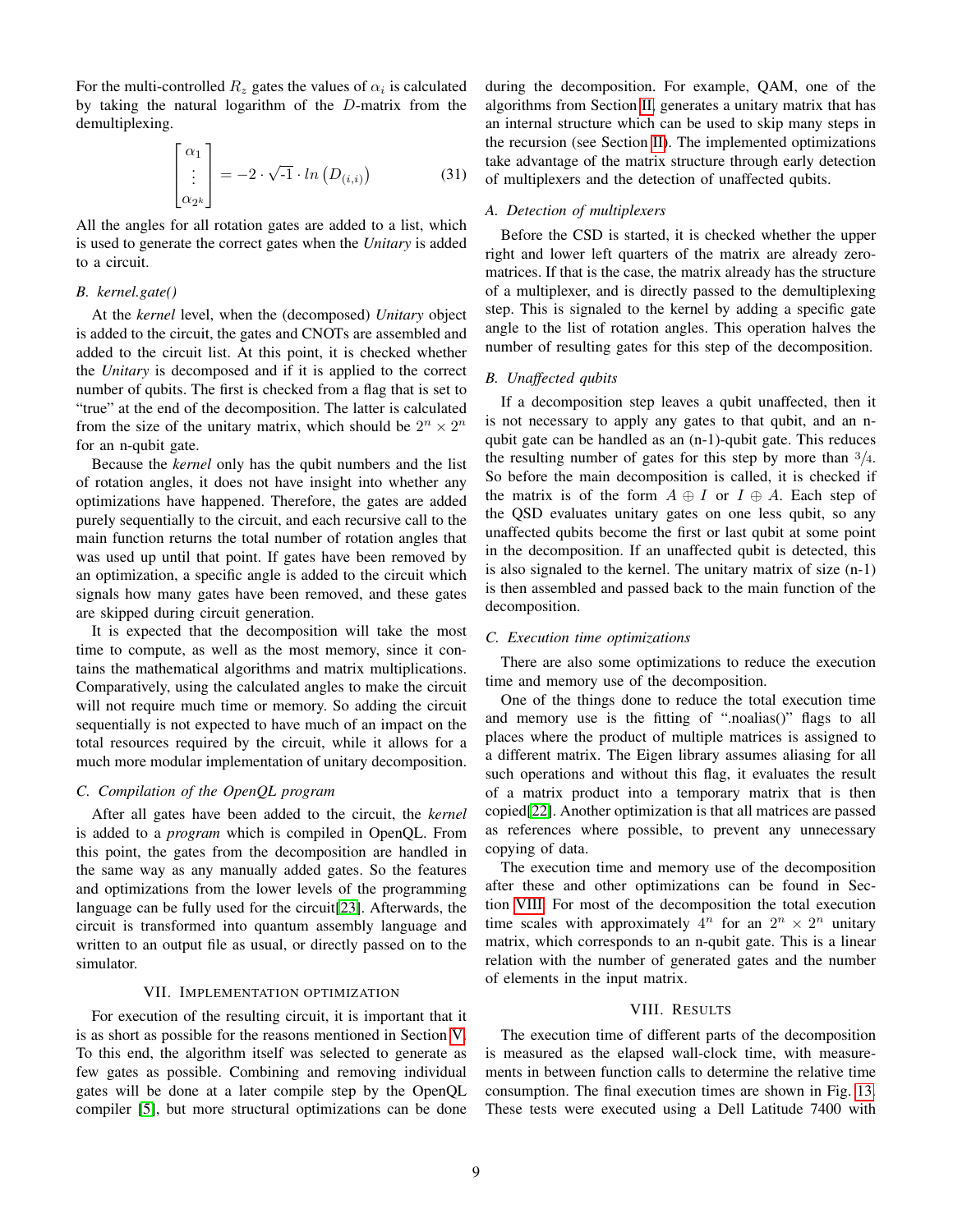<span id="page-9-1"></span>

Fig. 13: Execution time for the timed intervals, for different sizes of unitary matrices

an 8th Generation Intel® Core™ i7-8665U Processor and 2x 4GiB DDR4 RAM.

The program in Code Example [2](#page-11-21) has been used to determine the execution time and memory used by the decomposition. To measure execution time, the Python "time" package is used to determine the time difference between the start and various points of the program. The time for each part of the code, as well as the resulting aggregated execution time, can be found in Fig. [13](#page-9-1) and Table [II.](#page-12-0)

As expected, the decomposition itself takes the most time, more than 10 times that of any other part. This is because of the considerable mathematical decompositions and the number of matrix operations. One of the algorithms used in the decomposition is eigenvalue decomposition, which is an iterative algorithm that requires  $O(6^n)$  operations for an  $2^n \times 2^n$  matrix [\[24\]](#page-11-24). The data also shows that generation of the rotation gates and CNOTs does not contribute much to the total execution time of the algorithm, as expected. And since the complete decomposition is calculated at design time, it does not influence the run-time of the final circuit when it is executed on a quantum accelerator. The same program has

<span id="page-9-2"></span>

Fig. 14: Additional memory allocated per line, for different sizes of unitary matrices

also been used to determine the memory allocation. This has

been measured using the Python memory profiler package. The results of this are shown in Table [III](#page-12-1) and Fig. [14.](#page-9-2) After an initial allocation of about 40 MiB, noteworthy additional allocation of memory occurs only when k.gate(...) is called. This means that the complete unitary decomposition requires much less memory than generating and storing the resulting circuit in OpenQL.

## IX. COMPARISON TO OTHER IMPLEMENTATIONS

<span id="page-9-0"></span>We also compared our implementation of unitary decomposition to that of Qubiter [\[18\]](#page-11-17). Qubiter is a quantum compiler/programming language that aims to provide a set of tools for designing and simulating quantum circuits. As part of that, they offer unitary decomposition based on the recursive CSD from Section [V-G.](#page-5-5) It is the only other programming language that offers a decomposition implementation focused on generated circuit length. Qubiter is written in Python and uses numpy for the mathematics, as well as the LAPACK cuncsd function for the CSD[\[20\]](#page-11-19).

<span id="page-9-3"></span>Fig. 15: Number of generated CNOTs and total gates for OpenQL and Qubiter from the decomposition of different sizes of unitary matrices.

Because we use QSD in our implementation of unitary decomposition in OpenQL, the decomposition generates much shorter circuits than the one in Qubiter. To get the total gate count for both languages, the number of lines in the output text files have been counted. Both can generate a file with a representation of the quantum circuit, with each gate on a separate line. The total gate count also includes rotation gates and not just CNOTs. The results for OpenQL and Qubiter are plotted in Fig. [15](#page-9-3) and can be found in Table [V.](#page-12-2) It is clear that OpenQL always generates fewer gates than Qubiter, and almost all of the difference is in the number of CNOTs. For a 10-qubit gate, unitary decomposition with OpenQL generates half as many CNOTs as Qubiter, and produces a total circuit that is almost 3 times as short.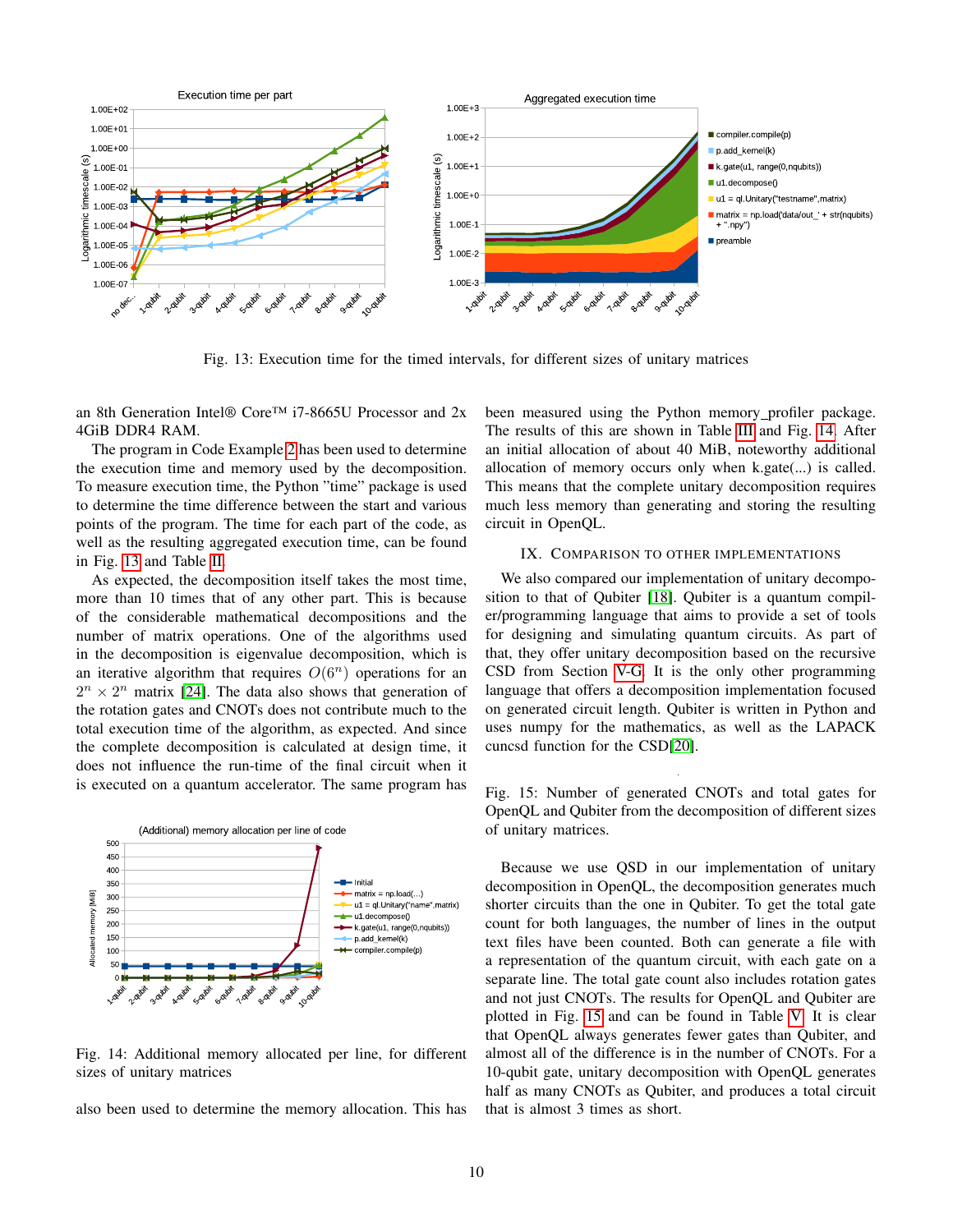The implementations are also compared on the time used to compute the unitary decompositions. The aggregated execution times for decompositions of 2 to 10-qubit unitary gates can be found in Table [IV,](#page-12-3) and are plotted in Fig. [16.](#page-10-1) The execution time of both decompositions scale approximately linearly with the input matrix size. As can be seen in the table and the figure,

<span id="page-10-1"></span>

Fig. 16: Execution time of the preamble, matrix load times and total decomposition for OpenQL and Qubiter for different sizes of unitary matrices.

OpenQL is considerably faster than Qubiter. When comparing the total execution times, it becomes clear that the OpenQL implementation takes more time per input matrix element  $(4^n)$ due to the Eigenvalue decomposition. Qubiter does not have that issue, but using unitary decomposition in OpenQL is about 10 to a 100 times faster for the decomposition of 1 to 10-qubit unitary gates. In addition to being faster, unitary decomposition in OpenQL generates a much shorter circuit for all sizes of unitary matrices.

## X. CONCLUSION AND FUTURE WORK

<span id="page-10-0"></span>With the implementation of unitary decomposition, OpenQL can be used for any quantum algorithm that uses arbitrary unitary gates. One such algorithm is QiBAM [\[8\]](#page-11-7), which can now be implemented using OpenQL. This is not possible without unitary decomposition. The decomposition generates more gates than the theoretical minimum, but the structure of the decomposition means that further optimizations can be easily integrated with the current implementation. The decomposition is done using Quantum Shannon Decomposition, which is up to  $10\times$  more efficient in number of generated gates than other examined algorithms. Two optimizations were implemented to take advantage of the internal structure of the input or intermediate unitary matrices, which can drastically reduce the length of the resulting circuit. With these optimizations, the final resulting gate count can be much lower than the illustrated worst case numbers.

The decomposition results in  $O(\frac{3}{4}4^n)$  CNOT gates and  $O(\frac{9}{4}4^n)$  total gates. Compared to other implementations of unitary decomposition, specifically Qubiter, it generates half the number of CNOTs and a total circuit that is three times as short for the decomposition of 10-qubit gates. Although the execution time of the decomposition scales with  $O(6^n)$ for matrices of size  $2^n \times 2^n$ , for the decomposition of up to 10-qubit gates our implementation is 10-100 times faster than Qubiter.

There are several avenues that can further bring down the number of gates the decomposition generates, which are:

- Implementation of a minimum 2-qubit circuit, such as the one described in [\[15\]](#page-11-14).
- Additionally, implementation of a universal 3-qubit gate, such as the one in [\[25\]](#page-11-25).
- Implementing the multiplexed  $R_z$  gate with a CZ gate, as expressed in [\[15\]](#page-11-14).
- Reworking the QSD so that the intermediate matrices cancel out, as the input matrix has fewer degrees of freedom than the matrices resulting from the QSD. Therefore, it might be possible to choose some of these intermediate matrices in such a way that they can be decomposed using fewer elementary gates.
- Implementation of other specific efficient decompositions, such as controlled unitary gates (as opposed to uniformly controlled gates), quantum multiplexers or specialized multi-controlled rotation gates.

Another possibility to bring down gate count is to implement other application specific optimizations when the input for the unitary decomposition is known to have more constraints. Such as arbitrary unitary gates that only apply right-angle operations to the qubits, or matrices that are Hermitian<sup>[3](#page-10-2)</sup> as well as unitary. The decomposition might be tailored to take advantage of these constraints, so that the decomposition of these more constrained input matrices results in shorter circuits than the implemented general unitary decomposition.

For near-term quantum applications, the decomposition generates too many gates for unitary matrices bigger than a certain size. Although the precise limit depends on the specific implementation, the decomposition of a 3-qubit unitary gate might already result in a circuit that is too long. But there are several optimizations that can be done to make unitary decomposition more feasible for near-term quantum applications with non-perfect qubits, such as modifying the decomposition to generate a more parallel circuit, or splitting the resulting circuit in several pieces that can be executed separately. Nearestneighbor circuits can be used to minimize the cost of mapping. And due to the identical structure for each decomposed circuit, the structure of a real quantum system can be adjusted so that

<span id="page-10-2"></span> $3A$  Hermitian matrix is a square, complex matrix (*H*) that is equal to its conjugate transpose  $(H^{\dagger})$ , i.e.  $H = H^{\dagger}$  [\[26\]](#page-11-26)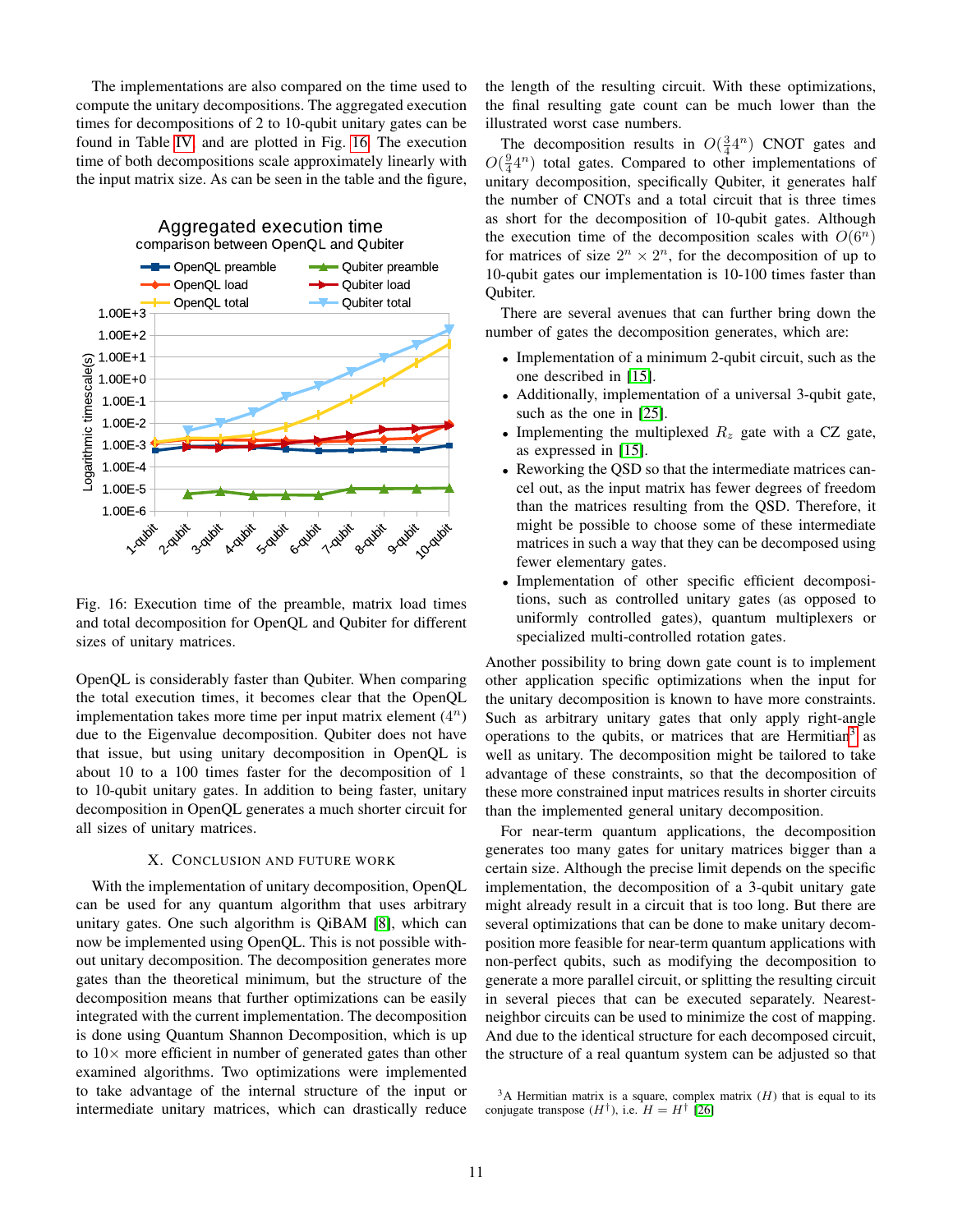it perfectly fits unitary decomposition, which can reduce or completely remove the need for mapping operations.

Ultimately, the goal of all of these suggestions is to keep unitary decomposition and OpenQL relevant and useful both for near-term and future quantum applications.

#### **REFERENCES**

- <span id="page-11-0"></span>[1] P. W. Shor, "Polynomial-time algorithms for prime factorization and discrete logarithms on a quantum computer," *SIAM J. Comput.*, vol. 26, no. 5, pp. 1484–1509, Oct. 1997. [Online]. Available: <http://dx.doi.org/10.1137/S0097539795293172>
- <span id="page-11-1"></span>[2] L. K. Grover, "Quantum mechanics helps in searching for a needle in a haystack," *Physical Review Letters*, vol. 79, no. 2, pp. 325–328, 1997. [Online]. Available:<http://link.aps.org/doi/10.1103/PhysRevLett.79.325>
- <span id="page-11-2"></span>[3] C. G. Almudever, L. Lao, R. Wille, and G. G. Guerreschi, "Realizing quantum algorithms on real quantum computing devices," in *2020 Design, Automation Test in Europe Conference Exhibition (DATE)*, 2020, pp. 864–872.
- <span id="page-11-3"></span>[4] S. Tannu and M. Qureshi, "Not all qubits are created equal: A case for variability-aware policies for nisq-era quantum computers," 04 2019, pp. 987–999.
- <span id="page-11-4"></span>[5] N. Khammassi, I. Ashraf, J. v. Someren, R. Nane, A. M. Krol, M. A. Rol, L. Lao, K. Bertels, and C. G. Almudever, "Openql : A portable 11 platf = ql.Platform("starmon", os.path.join(curdir, ' quantum programming framework for quantum accelerators," 2020.
- <span id="page-11-5"></span>[6] G. D. Allen, "Unitary matrices," in *Lectures on Linear Algebra and* 13 kernel = ql.Kernel("newKernel") Matrices. College Station, TX: Texas A&M University, 2003, ch. 4, 14 pp. 157-180.
- <span id="page-11-6"></span>[7] E. J. Houtgast, V.-M. Sima, K. Bertels, and Z. Al-Ars, "Hardware 16 lengths," *Computational Biology and Chemistry*, vol. 75, pp. 54 – 64, 18 compiler.set\_pass\_option("scheduledqasmwriter", " 2018. [Online]. Available: [http://www.sciencedirect.com/science/article/](http://www.sciencedirect.com/science/article/pii/S1476927118301555) [pii/S1476927118301555](http://www.sciencedirect.com/science/article/pii/S1476927118301555)
- <span id="page-11-7"></span>[8] A. Sarkar, Z. Al-Ars, C. G. Almudever, and K. Bertels, "An algorithm  $\frac{1}{21}$  u1. decompose () for dna read alignment on quantum accelerators," 2019.
- <span id="page-11-8"></span>[9] D. Ventura and T. Martinez, "Quantum associative memory," *Information* 23 program.add\_kernel(kernel) *Sciences*, vol. 124, no. 1, pp. 273 – 296, 2000. [Online]. Available: 24 <http://www.sciencedirect.com/science/article/pii/S0020025599001012>
- <span id="page-11-9"></span>[10] A. Savage, "Introduction to Lie Groups," in *Course notes of MAT 1411/MAT 5158*. University of Ottawa, 2015.
- <span id="page-11-10"></span>[11] S. S. Bullock and I. L. Markov, "Arbitrary two-qubit computation in 23 elementary gates," *Physical Review A*, vol. 68, no. 1, Jul 2003. [Online]. Available:<http://dx.doi.org/10.1103/PhysRevA.68.012318>
- <span id="page-11-11"></span>[12] M. Möttönen, J. J. Vartiainen, V. Bergholm, and M. M. Salomaa, "Quantum circuits for general multiqubit gates," *Phys. Rev. Lett.*, vol. 93, p. 130502, Sep 2004.
- <span id="page-11-12"></span>[13] G. J. Mooney, C. D. Hill, and L. C. L. Hollenberg, "Entanglement in a 20-qubit superconducting quantum computer," *Scientific Reports*, vol. 9, no. 1, Sep 2019. [Online]. Available: [http://dx.doi.org/10.1038/](http://dx.doi.org/10.1038/s41598-019-49805-7) [s41598-019-49805-7](http://dx.doi.org/10.1038/s41598-019-49805-7)
- <span id="page-11-13"></span>[14] V. V. Shende, I. L. Markov, and S. S. Bullock, "Minimal universal twoqubit cnot-based circuits."
- <span id="page-11-14"></span>[15] V. Shende, S. S. Bullock, and I. Markov, "Synthesis of quantum logic circuits," *Computer-Aided Design of Integrated Circuits and Systems, IEEE Transactions on*, vol. 25, pp. 1000 – 1010, July 2006.
- <span id="page-11-15"></span>[16] J. Vartiainen, Möttönen, and M. Salomaa, "Efficient decomposition of quantum gates," *Physical Review Letters*, vol. 92, no. 17, p. 177902, april 2004.
- <span id="page-11-16"></span>[17] A. Barenco, C. H. Bennett, R. Cleve, D. P. DiVincenzo, N. Margolus, P. Shor, T. Sleator, J. Smolin, and H. Weinfurter, "Elementary gates for quantum computation," 1995.
- <span id="page-11-17"></span>[18] R. R. Tucci, "A rudimentary quantum compiler(2cnd ed.)," 1999.
- <span id="page-11-18"></span>[19] C. Paige and M. Wei, "History and generality of the cs decomposition," *Linear Algebra and its Applications*, vol. 208-209, pp. 303–326, 09 1994.
- <span id="page-11-19"></span>[20] H. Dekant, H. Tregillus, R. Tucci, and T. Yin, "Qubiter at github," 2020, accessed on: 23-10-2020. [Online]. Available: [https:](https://github.com/artiste-qb-net/qubiter) [//github.com/artiste-qb-net/qubiter](https://github.com/artiste-qb-net/qubiter)
- <span id="page-11-20"></span>[21] M. Möttönen and J. Vartiainen, "Decompositions of general quantum gates," *Frontiers in Artificial Intelligence and Applications*, 05 2005.
- <span id="page-11-22"></span>[22] B. J. (founder), G. G. (guru), and many more, "The eigen documentation," 2019, accessed on: 20-07-2020. [Online]. Available: [http://eigen.tuxfamily.org/index.php?title=Main](http://eigen.tuxfamily.org/index.php?title=Main_Page) Page
- <span id="page-11-23"></span>[23] N. Khammassi, I. Ashraf, J. v. Someren, R. Nane, A. M. Krol, M. A. Rol, L. Lao, K. Bertels, and C. G. Almudever, "Openql : A portable quantum programming framework for quantum accelerators," 2020.
- <span id="page-11-24"></span>[24] S. Blackford, R. Moore, and N. Drakos, "LAPACK users' guide," accessed on: 23-10-2020. [Online]. Available: [http://www.netlib.org/](http://www.netlib.org/lapack/lug/node71.html) [lapack/lug/node71.html](http://www.netlib.org/lapack/lug/node71.html)
- <span id="page-11-25"></span>[25] F. Vatan and C. P. Williams, "Realization of a general three-qubit quantum gate," 02 2004.
- <span id="page-11-26"></span><span id="page-11-21"></span>[26] I. Gelfand, *Lectures on Linear Algebra*, ser. Dover Books on Mathematics Series. Dover Publications, 1989. [Online]. Available: [https://books.google.nl/books?id=1ebLTz](https://books.google.nl/books?id=1ebLTz_MtUcC)\_MtUcC

#### APPENDIX

```
acceleration of bwa-mem genomic short read mapping for longer read
17 compiler.add_pass_alias("Writer","scheduledqasmwriter")
                                                               1 import os
                                                               2 from openql import openql as ql
                                                               3 import numpy as np
                                                               4 import sys
                                                               5
                                                               6 nqubits = int (sys.argv[1])
                                                               7
                                                               8 ql.set_option('output_dir', os.path.join(curdir, '
                                                                     test_new_output'))
                                                               9 ql.set_option('log_level', 'LOG_ERROR');
                                                              10
                                                                     hardware_config_qx.json'))
                                                              12 program = ql.Program('example', platf, nqubits)
                                                              15 compiler = ql.Compiler('compiler1')
                                                               write_qasm_files", "yes")
19 matrix = np.load('data/out_' + str(nqubits) + ".npy")
                                                              20 u1 = ql.Unitary("testname",matrix)
                                                              22 kernel.gate(u1, range(0,nqubits))
```
25 compiler.compile(program)

Code Example 2: Using unitary decomposition in OpenQL